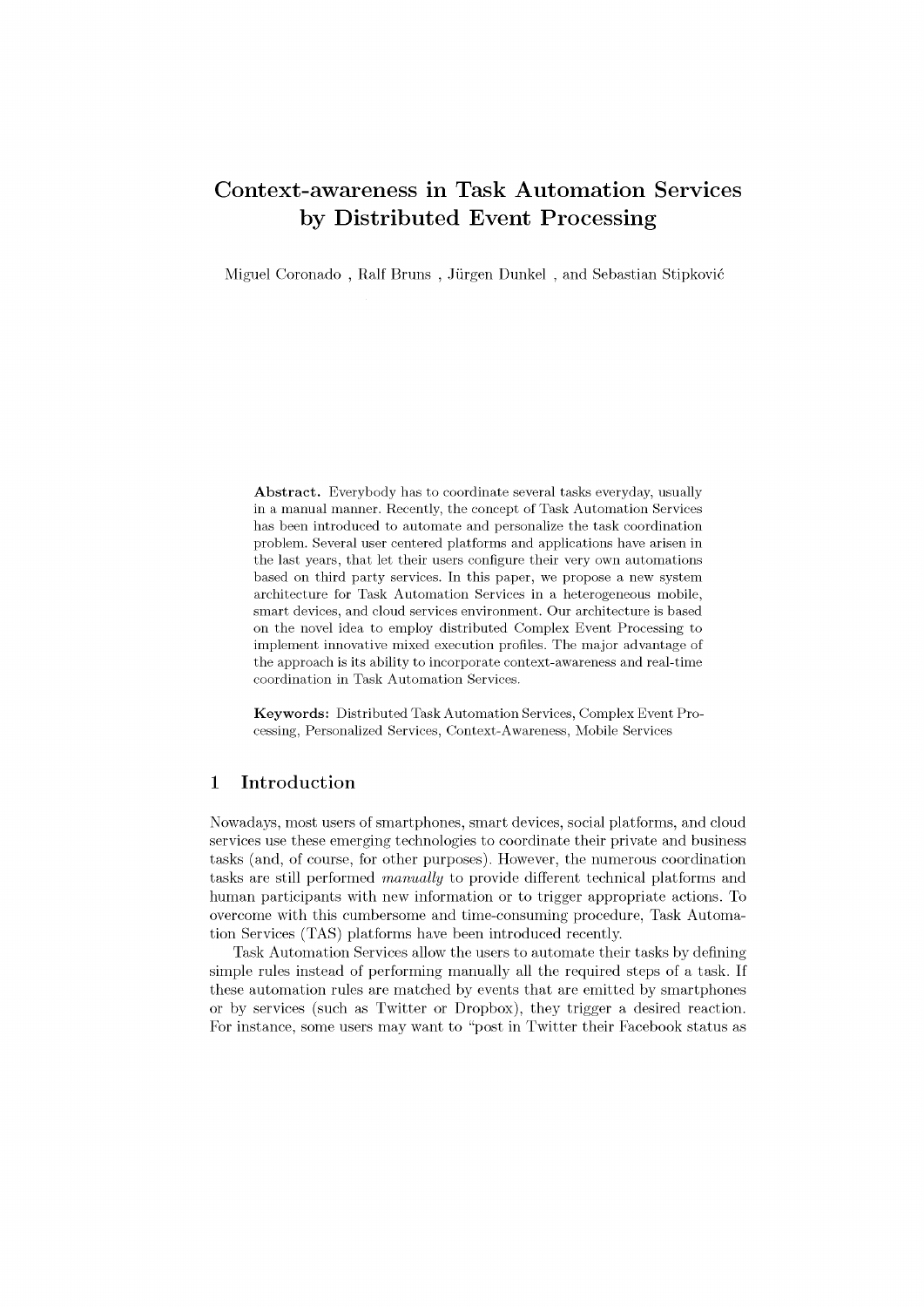soon as they publish it". Others may also need to "update their Twitter profile picture any time they change their Facebook's".

Currently, several TAS platforms are available to provide this type of functionalities. We can distinguish two types of TAS's depending on the platform they are running on:

- $-$  *Web-based TAS's* such as Ifttt<sup>3</sup>, Zapier<sup>4</sup> and Elastic.io<sup>5</sup> are deployed as cloud services. They collect personal events by accessing appropriate web services on behalf of the user and provide a simple rule editor.
- $-$  *Smartphone-based TAS's* such as AutomateIt<sup>6</sup> and Tasker<sup>7</sup> run on a smartdevice and have access not only to data via web services, but also to the local resources of the device, e.g. the embedded smartphone sensors.

Task Automation Services rules may be executed according to different *execution profiles* that define where rule execution takes place. According to the above mentioned TAS types, we may distinguish:

- 1. A *web-driven execution profile* centralizes the rule execution on a server, allowing lightweight clients at the cost of requiring Internet connection. Typically, clients setup and manage the rules by a web page. Alternatively, smartphone apps could provide the same functionality. Web-driven execution profiles may have to cope with a huge amount of incoming events; they may have access to a large set of channels and may coordinate events from different users.
- 2. A *device-driven execution profile* executes all rules on the device itself, allowing offline rule execution (when only local resources are involved). Usually, when we talk about device-driven TAS, we refer to smartphone apps, although the definition is not restricted to smartphone devices. Rules in a device-driven execution profile can exploit the device-specific data, e.g. provided by the smartphone sensors. Therefore, some rules could derive the users' local context or current situation.
- 3. A *mixed execution profile* benefits from the advantages of both previous profiles. It distributes the execution of automation rules between clients (smart devices) and servers. However, mixed execution profiles require a distributed and, therefore, more complex system architecture and more complex rules.

Note that current TAS systems are still rather restricted: they allow only the definition of very simple rules. Furthermore, they cannot combine web-driven and device-driven execution profiles, i.e. mixed execution profiles are yet not available.

In the following, we will present an innovative architecture for Distributed Task Automation Services supporting mixed execution profiles. Our approach

 $3$  <http://ifttt.com>

<sup>4</sup> <http://zapier.com>

<sup>5</sup> <http://www.elastic.io/>

<sup>6</sup> <http://automateitapp.com/>

<sup>7</sup> <http://tasker.dinglisch.net>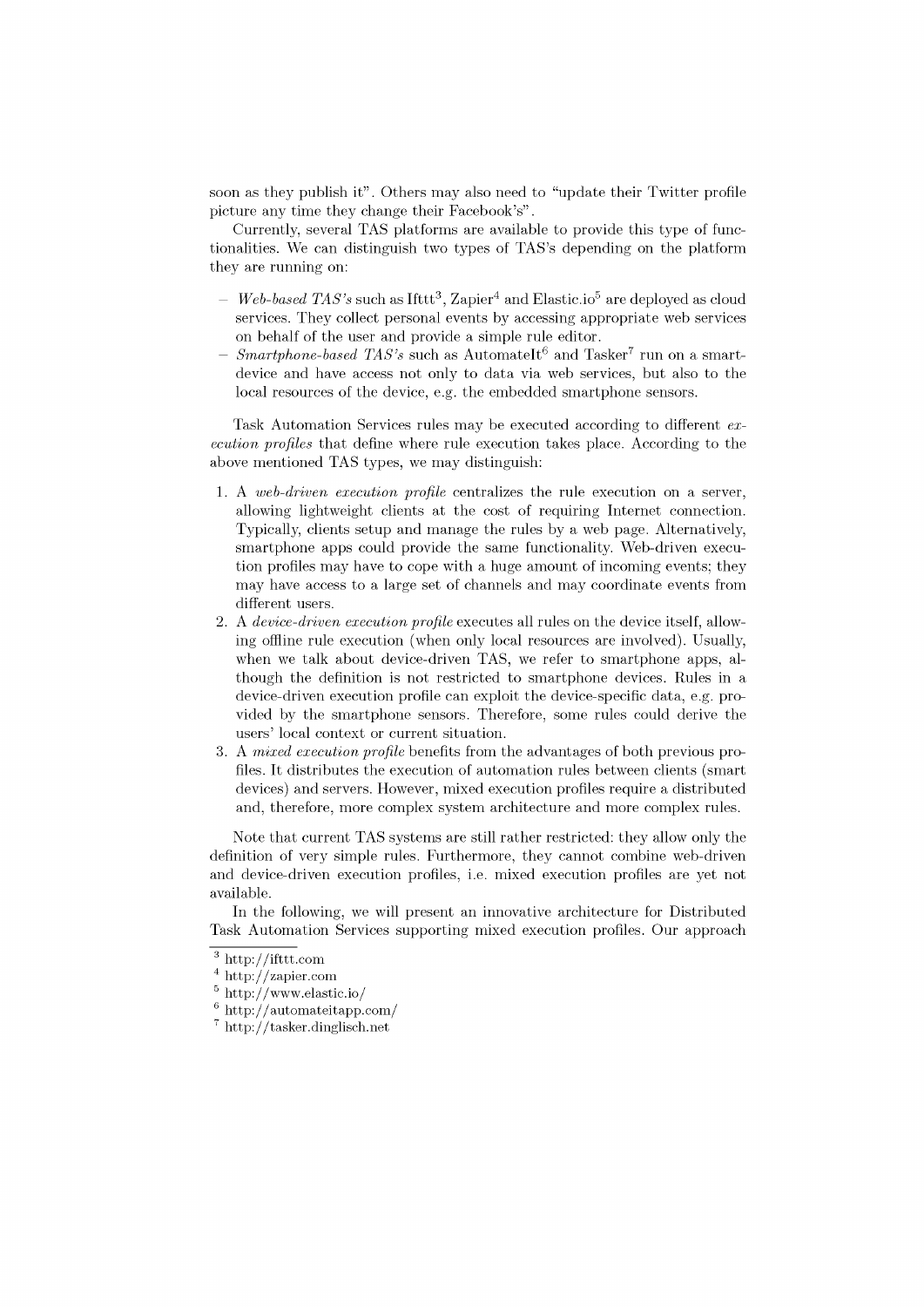is based on the employment of Complex Event Processing (CEP). CEP is a novel software technology for processing continuous streams of data in near realtime [9]. The basic concept of CEP is in-memory pattern matching, which means to identify in data streams those patterns of data that represent a meaning-full situation in the application domain.

In our approach, we use CEP to build a Distributed TAS system that is capable of coordinating peoples' tasks in real-time. The approach provides the following features:

- — *Context-awareness:* The current activities, contexts and situations of the participating users can be concluded by correlating sensor data of their smartphones (e.g. accelerometer, GPS) and further domain-specific context information. The corresponding rules are realized in a device-driven execution profile.
- — *Coordination:* Appropriate TAS rules coordinate various participants by taking into account their current context and situation information. They are realized according to a web-driven execution profile, which is implemented on a central server.

The paper is structured as follows. In the following section, we present a TAS coordination scenario that motivates our approach, and which is used to explain our approach in the subsequent sections. Then in Section 3, we present the basic concepts of Complex Event Processing. In Section 4, we describe our general architecture of a Distributed TAS system. In the subsequent sections, we evaluate our approach and present some implementation issues. The related work is discussed in Section 7. Finally, we summarize the most significant features of our approach and give a brief outlook on future lines of research.

# 2 TAS Coordination Scenario

Task Automation Service's (TAS's) are highly flexible platforms that users can use to orchestrate task automation addressing many different situations. The scenario we describe in this section presents a complex use case, where various smart devices determine the current situations of their owners, which are then broadcasted to a central Task Automation Service that performs appropriate coordination tasks. Note that each smart device is capable to orchestrate simple automations on their own, but that a centralized TAS platform is used for coordination purposes.

Consider the following use case: Patricia and Thomas live together. They share the housework, which also includes outside tasks such as shopping, sharing the car, or picking up their children from the kindergarten. Since they work in different parts of the city, they cannot devise a fixed schedule beforehand. In the past, it required a high coordination effort for them to organize these things manually by phone calls or text messages. Sometimes it happened that they didn't notify each other, causing that both of them went shopping at the same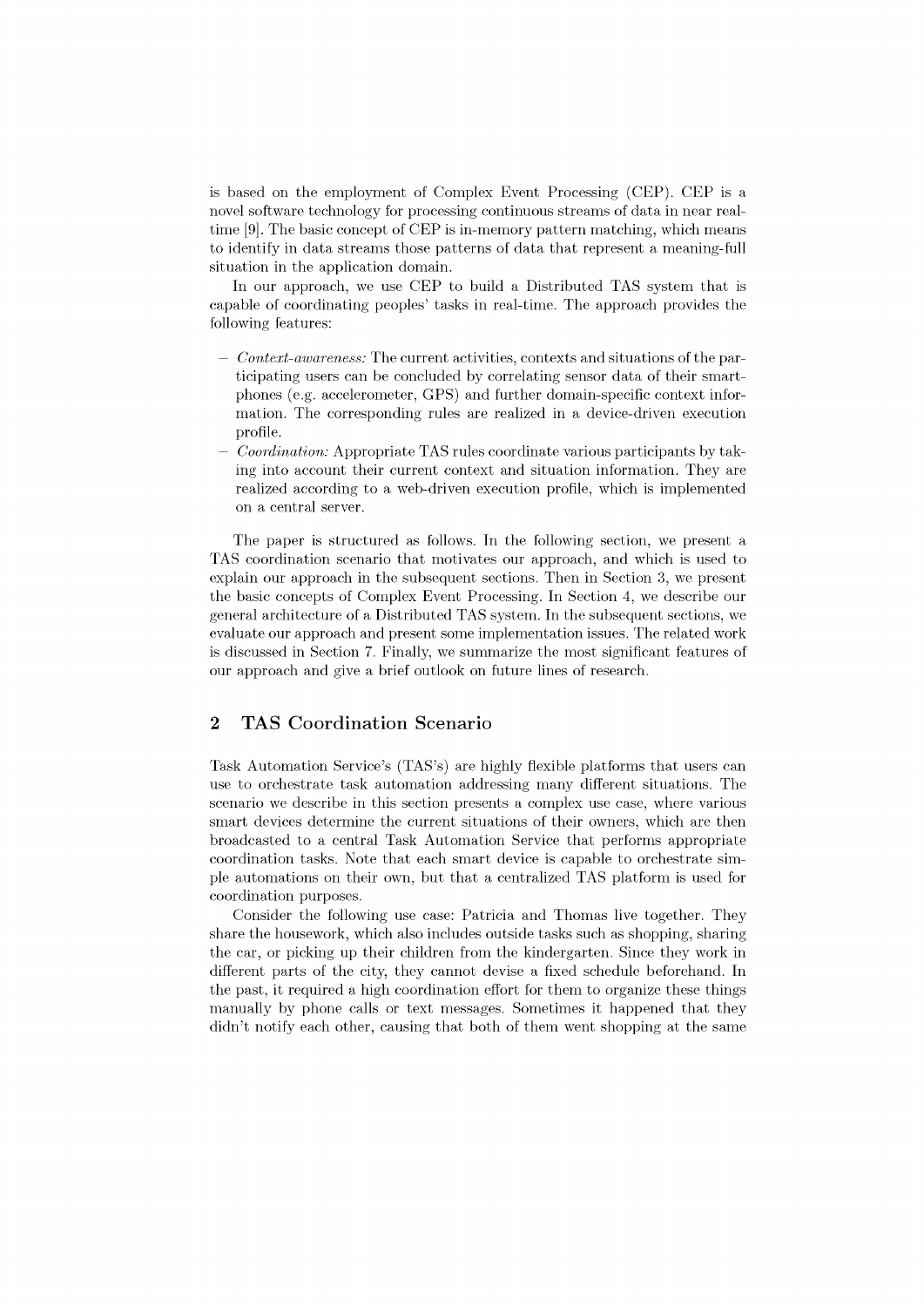time (buying the needed groceries twice) or forgetting to tell that they have already picked up the kids.

Because they both use TAS for their personal automations, they decided to share several rules that help them in coordinating these tasks. They set up rules to automatically inform each other, when they are in a certain situation or doing a certain activity. Using the GPS sensors of Patricia and Thomas' smartphones, the TAS can deduce the concrete situation, in which the two of them are, causing an appropriate action. In the usual TAS terminology, one rule could be read as "When I am at the supermarket, then text my mate that I'm shopping". Then, if Thomas goes to the supermarket after work, Patricia will know he is doing the shopping, so she does not need to go there.

The task "picking up the children" requires that one of them is at the kindergarten shortly before the children are dismissed. Therefore, it requires the TAS to coordinate ahead, taking journey times from their current position to the kindergarten into account. The task could be expressed as "Everyday, either Patricia or Thomas must be at the kindergarten at 17 o'clock. Usual rules for coordinating this task could be "When I'm at home and my mate is still at work, remind me I should pick up the children" and "If my mate was at the kindergarten, inform me that I don't have to pick up the children".

In particular, automatic task coordination avoids manually triggered notifications, which are error-prone and awkward. Furthermore, corresponding messages can take the current situation of the recipient into account, i.e. they are only delivered, when the recipient is in a ready-to-receive mood.

# 3 Complex Event Processing

Complex Event Processing is an innovative software technology for processing continuous streams of events in near real-time [9], [10]. Everything that happens inside or outside of a system is considered as an *event.* CEP analyses streams of incoming events to detect the presence of *event patterns.* 

An event pattern is a particular sequence of events with a special meaning for the application domain. A *pattern match* signifies a meaningful situation or state of the environment and causes either the generation of a new *complex event*  or triggers a domain-specific action. Complex events correlate between simple events and provide the real power of CEP.

Event stream processing systems manage the most recent set of events inmemory and employ sliding windows and temporal operators to specify temporal relations between the events in the stream. The core concept of CEP is a declarative *event processing language* (EPL) to express *event processing rules.* An event processing rule contains two parts: a *condition* part describing the requirements for firing the rule and an *action* part that is performed if the condition matches. The *condition* is defined by an event pattern using several operators and further constraints [3].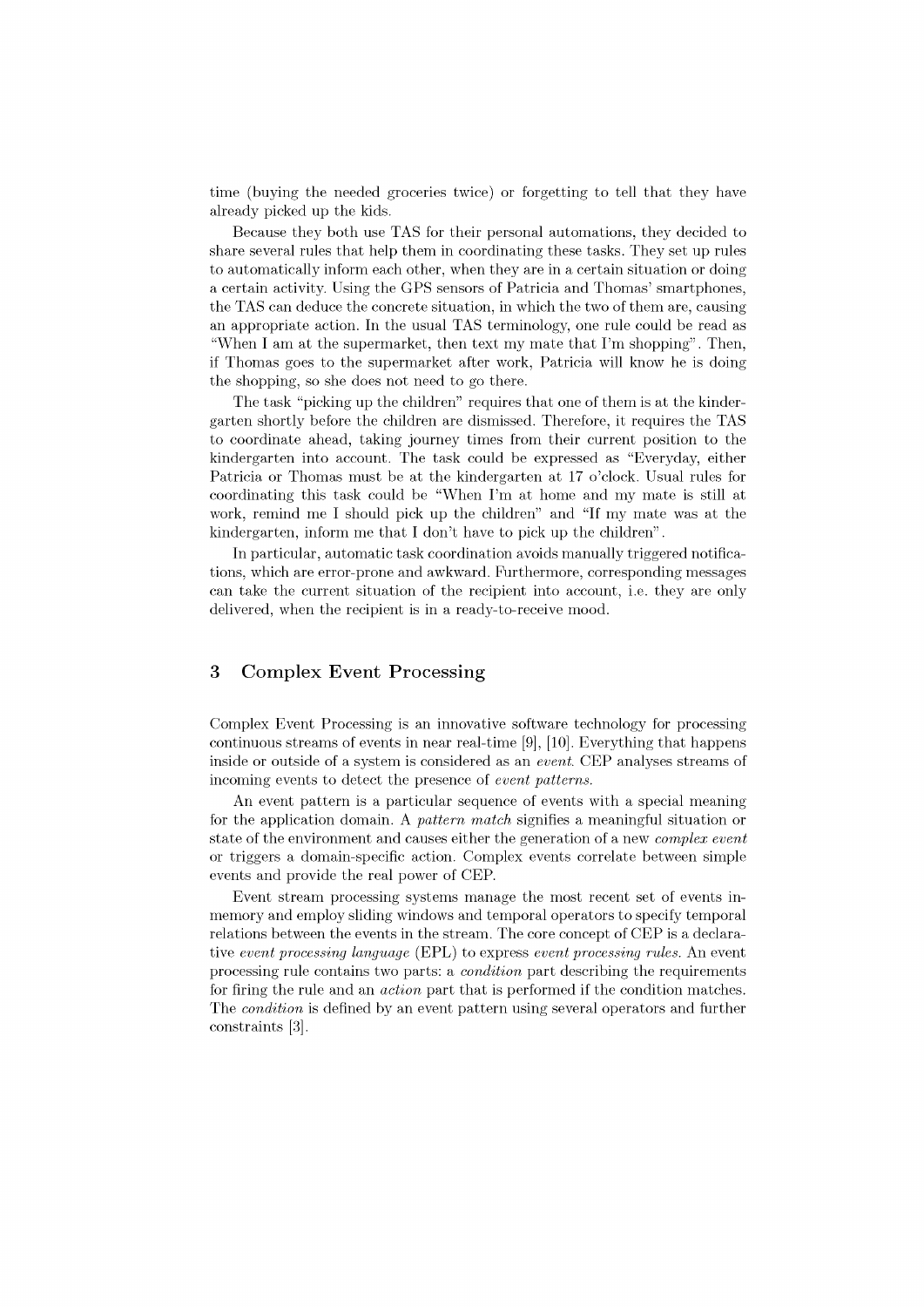In the following, we use a simplified pseudo language for expressing event processing rules, which is easier to understand than an EPL of a productive CEP system. This pseudo language supports the following operators:

### **Operators**

**AND, OR** Boolean operator for events or constraints.

NOT Negation of a constraint.

-> Sequence of events.

**Timer** *Timer (time)* defines a time to wait.

*Timer.at(daytime)* is a specific (optionally periodic) point of time, **.within** defines a time window in which the event has to occur.

An *event processing engine* analyses the stream of incoming events and executes the matching rules. Event processing rules transform low level simple events into more complex events in order to gain insight into the current state of the environment.

Luckham introduced the concept of *event processing agents* (EPA) [10]. An EPA is an individual CEP component with its own rule engine and rule base. Several EPAs can be connected to an *event processing network* (EPN) that constitutes a software architecture for event processing. Event processing agents communicate with each other by exchanging events.

## 4 Architecture

In this section, we present an architecture for Distributed TAS supporting mixed execution profiles. In particular, our architecture exploits the sensor data of the smart devices for achieving situation awareness.

#### **4.1 Architecture overview**

An overview of the overall system architecture is given in Fig. 1. The distributed architecture shows the different TAS rule engines according to the mixed execution profile definition.We can distinguish the following components:

*Smart devices:* The system consists of numerous smart devices, which have the following responsibilities in the system. First, they collect all events emitted by its sensors and other local resources (the so-called content providers). The streams of events are processed on each smart device by its own CEP rule engine, which contains appropriate rules for providing semantic inference. In particular, the CEP rules filter, process and enhance the observed data events to produce richer situation events that reflect the current users' context. All the situation events are sent to the server to allow cross-user coordination. Furthermore, smart devices can perform conventional task automation rules. These rules can react on responses of the coordination server, or they are either server-independent and can be processed locally.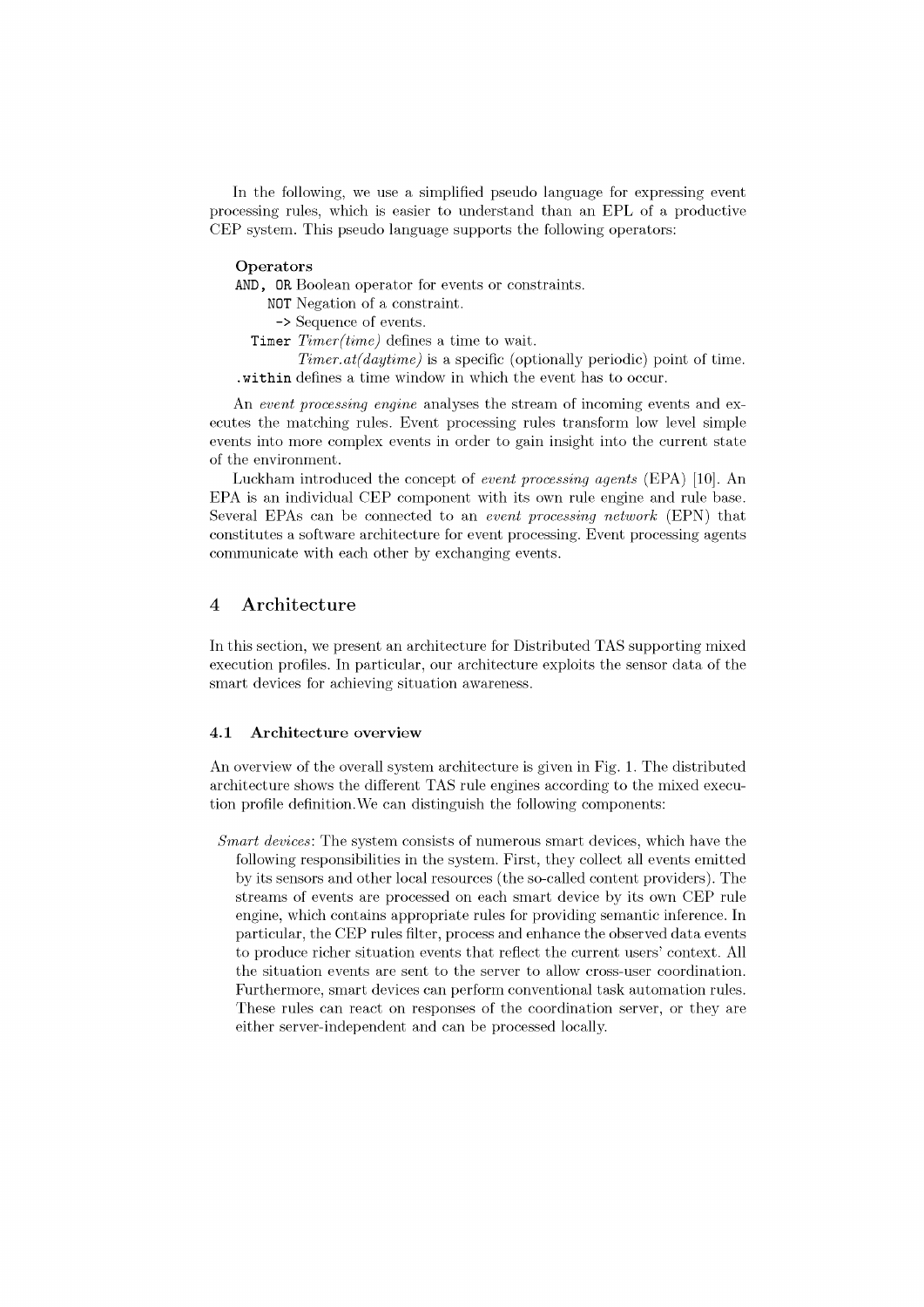

**Fig.** 1. Architecture overview of a distributed TAS system with coordination.

- *Coordination Server:* The central Coordination Server is deployed to the cloud and responsible for coordinating the smart devices and their users. For this purpose, it also has its own CEP engine with appropriate coordination rules that manage the smart devices taking the users' current context into account. Furthermore, the server provides support for conventional task automation rules, that orchestrate automations between web channels.<sup>8</sup>
- *Channels:* Additionally, both the smart devices as well as the coordination server have access to web services (the so-called *channels),* using specific connectors.<sup>9</sup> These web services can provide the system with more necessary context information, e.g. weather or traffic data.

In our architecture we distinguish CEP rules from Task Automation rules: Because CEP rules allow temporal reasoning, all rules that involve movement, or GPS positioning will be defined as CEP rules. Note tha t CEP rules provide some form of semantic inference: they shift simple events (e.g. sensor events) to complex events (e.g. situation events) that assign the occurred events a new non-obvious and semantically richer meaning.

<sup>8</sup> This is the case for rules like "Whenever I receive an email with attachment save that attachment on my Dropbox", those are out of the scope of our scenario, but they are still supported by our system.

<sup>&</sup>lt;sup>9</sup> In most cases, they are implemented by API connectors (because most third party web service developers offer it); however, webhooks or pub-sub are even more convenient approaches to work with events on the cloud.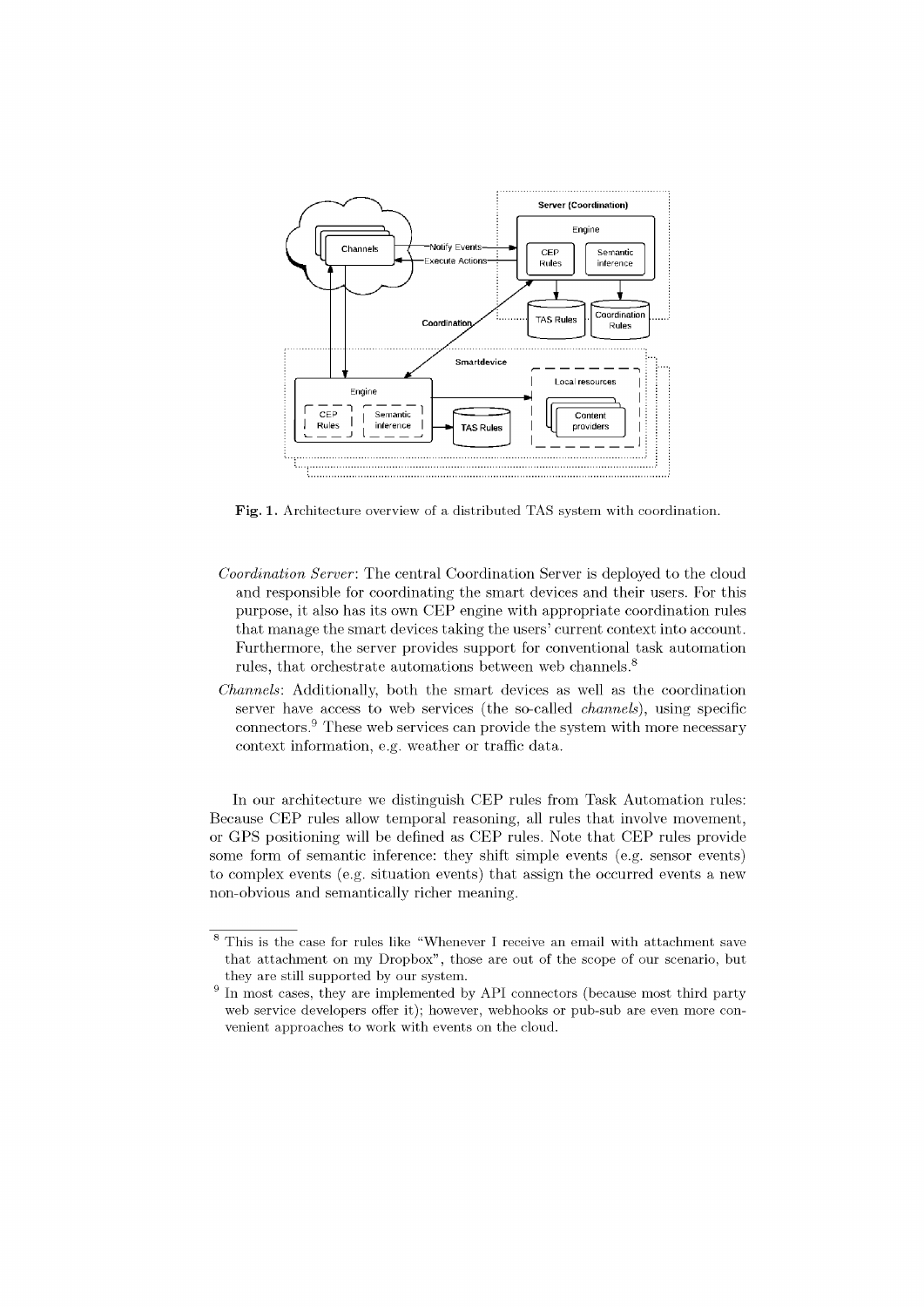#### 4.2 **CEP for TAS**

In this section, we will explain in some more detail, how Complex Event Processing (CEP) in our TAS architecture works (see Fig. 1). In our approach, CEP is based on a multi-staged Event Processing Network (EPN) in order to logically structure and modularize the event processing rules.

To make the explanation of our approach concrete, we will use our application scenario presented in section 2. The following Fig. 2 shows a set-up with two different smartphones<sup>10</sup> and the central Coordination Server. The Event Processing Network contains various Event Processing Agents (EPAs) that are distributed on the different devices.



**Fig.** 2. Event Processing Network for distributed TAS

The EPN defines the archetypal processing stages and the related EPAs, which are common to most TAS systems. However, the particular event processing rules must be adapted to a specific application scenario. In the following we describe the responsibilities of each EPA.

#### **Cleaning/Filtering Agent**

The Cleaning/Filtering Agent is deployed to the smartphones and collects all sensor events, such as the *GPS events.* Sensor data is often inconsistent or has redundant information, because sensors are noisy and have a fixed sampling rate. Therefore, in a first step, all technical sensor events have to be pre-processed to overcome inconsistencies or to filter out irrelevant events.

<sup>&</sup>lt;sup>10</sup> Other types of smart devices like smart home devices are possible, which would have their own domain-specific EPN.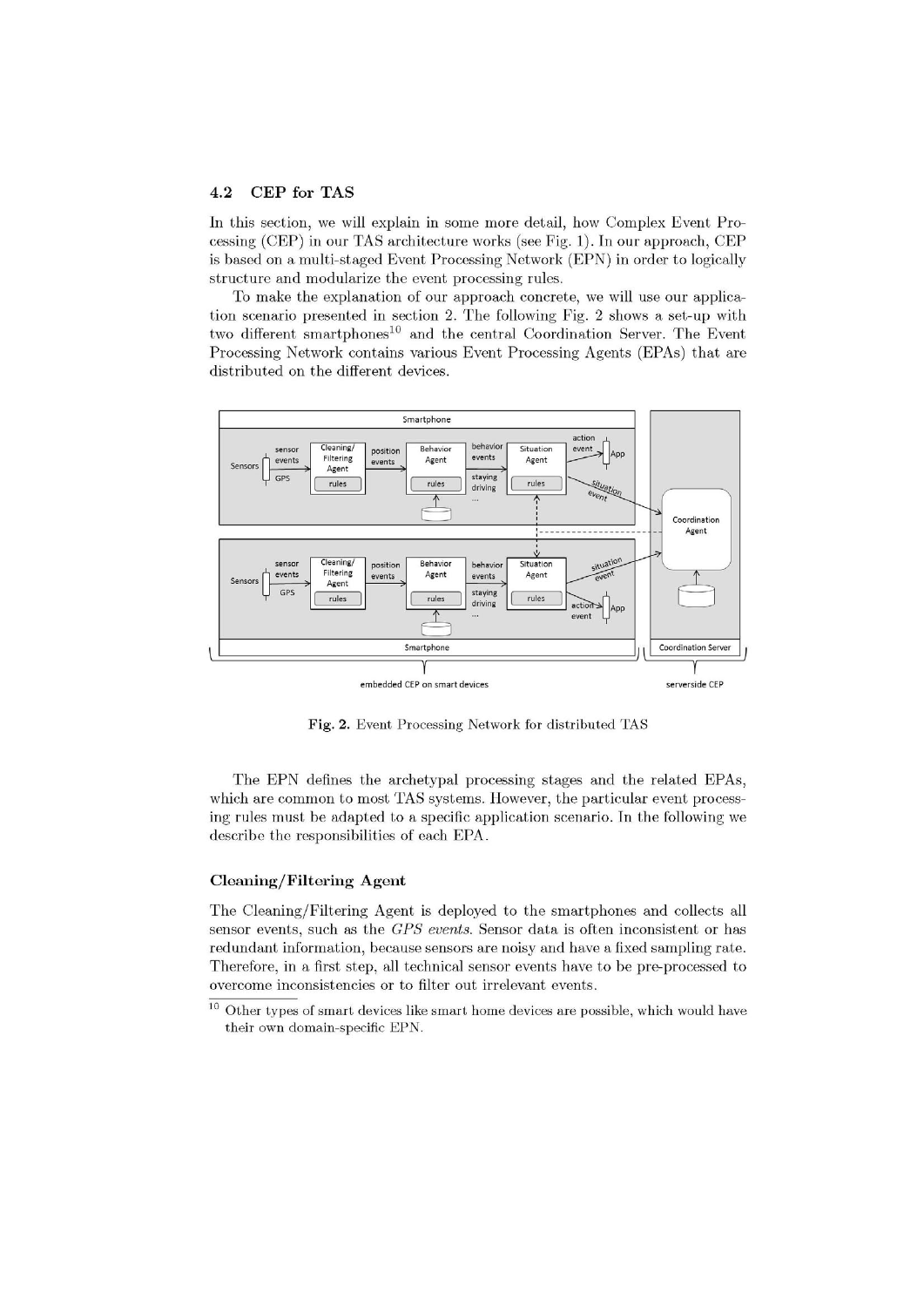For instance, **GPS** sensor data is generated with a fixed sampling rate. Thus, many subsequent *GPS events* are logically identical. But the TAS system is only interested in situation changes, and not in the repetition of events carrying similar measured values. Therefore, the Filtering Agent filters out those *GPS events* that are related to the same geographical position. The following event processing rule has the task to find out, if the phone has been moved to a new position.

```
rule : "new phone/user position " 
CONDITION GPS-Event AS g1 ->
            GPS-Event AS g2 
            AND (Geo.isDifferent(gl,g2)) 
ACTION new PositionEvent( g2.x , g2.y )
```
The rule "new phone/user position" expresses a temporal sequence of *GPS events* (by the following operator "->") and assigns the alias names  $g1$  and  $g2$  to them. The newer event  $g2$  represent the current position of the user and is only relevant if the **GPS** position has significantly changed, which is checked by the service Geo. isDifferent(...). In the action part of the rule, a new *Position event* with the information of the current position is triggered.

#### **Behavior Agent**

The incoming *Position events* are correlated with further sensor events (e.g., *Acceleration sensor events)* to determine the particular behavior of the user. New (more complex) *Motion events* are created that characterize the current behavior of the smartphone user. Here we consider the different types of motion such as "walking", "driving", "staying". The following rule derives that the user is staying for a longer time a certain position.

```
rule : "staying" 
CONDITION PositionEvent AS pos -> 
          NOT (PositionEvent).within( 5 min) 
ACTION new StayingEvent(pos)
```
The above rule assumes that the user is staying at a certain position, if a *Position event* is not followed by a new *Position event* within a time interval of 5 minutes. The operator **.within** defines a time window, in which a certain event has to occur.

The next rule derives a corresponding *Driving event.* The average velocity of a moving user can be calculated by aggregating all *Position events* within the last five minutes and determining the average of the measured speed values. The speed is determined by a method  $getSpeed( ...)$  that is provided by the GPS sensors. If the speed is faster than 15 km/h, it is concluded that the user is driving.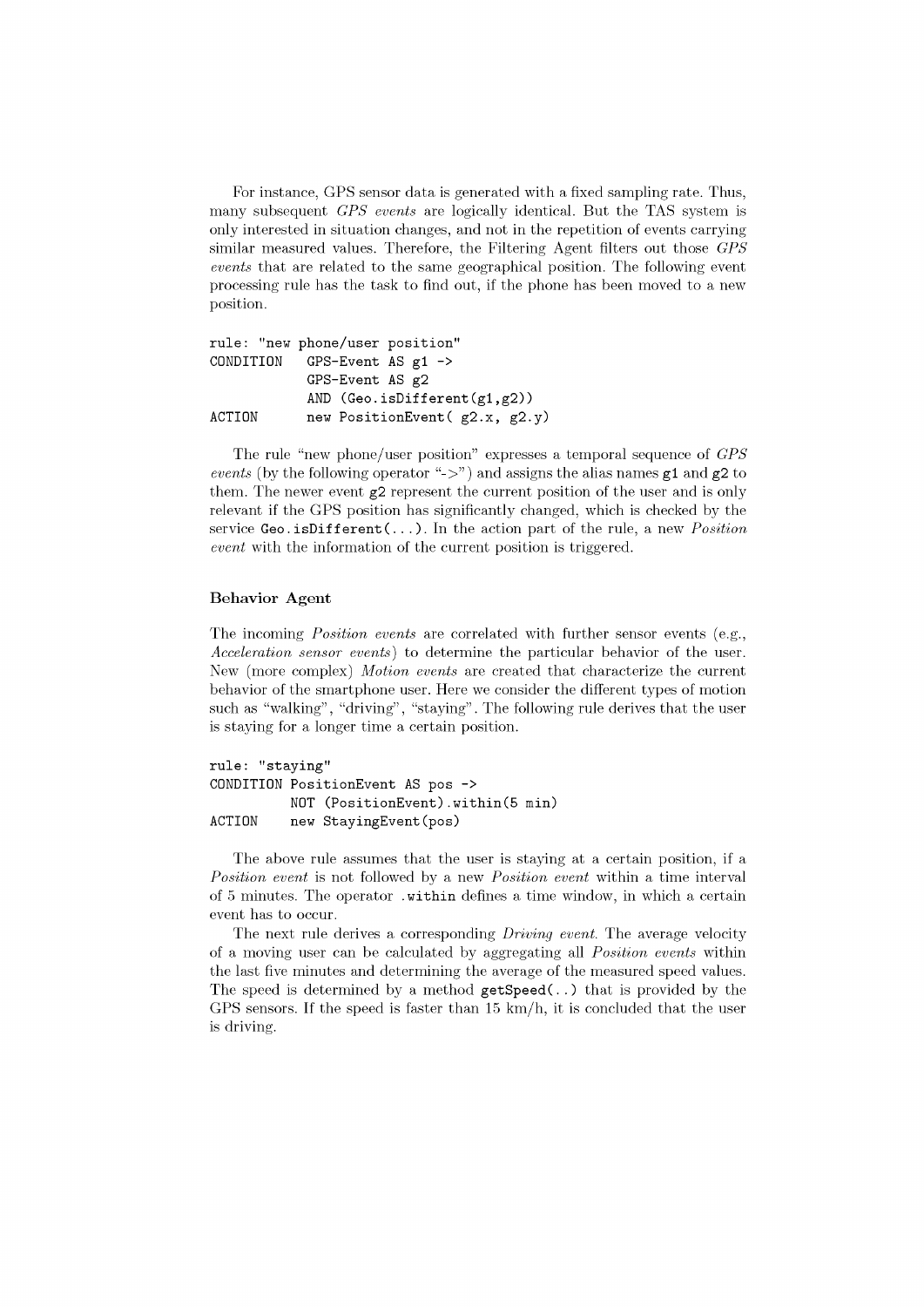```
rule: "driving" 
CONDITION PositionEvent.avg(getSpeed()) 
                      .within:batch(5 min) 
          AS avgVelocity 
          AND avgVelocity > 15 km/h 
ACTION new DrivingEvent(avgVelocity)
```
**In** summary, the Behavior Agent processes a correlation step to synthesize *Motion events.* All *Motion events* are subsequently propagated to the Situation Agent.

### **Situation Agent**

**In** the next processing stage, the Situation Agent is determining the current situation of the smartphone user. The situations of interest depend on the concrete use case scenario. For instance, in our example scenario 'picking up the children from kindergarten', we want to know, where each family member is and if the children have already been picked up.

The incoming *Location* and *Motion events* are carrying only GPS coordinates that have no specific meaning in the TAS domain, and are not sufficient for further processing. Therefore, the GPS data should be transformed to domain locations. A first enrichment step relates GPS coordinates to a real address, which can be done by a reverse geocoding API, e.g. provided by GoogleMaps. Then the address can be mapped to a relevant location of the user, such as "kindergarten", "home" or "work". An example gives the following simple rule that derives a "working" situation:

```
rule : "In Working situation " 
CONDITION ( StayingEvent AS stay
                    -> NOT PositionEvent ) 
           AND LocationFinder.getLocation(stay.position) == "work" 
ACTION new WorkingEvent(user)
```
**If** the system has created a *Staying event,* which is not followed by a new *Position event* (i.e. no significant movement has occurred afterwards), then the GPS position is checked in a utility class **LocationFinder.getLocation(**. .) . **If** the positions corresponds to the users' workplace, a new *Working event* will be created.

All *Situation events* are sent to the TAS server in order to allow task coordination based on the current situations of the users.<sup>11</sup> Therefore, the *Working event* will carry information for identifying the smartphone user.

<sup>11</sup> Detected situations can also generate *Action events* which are sent to an app on the smartphone in order to trigger an appropriate app action.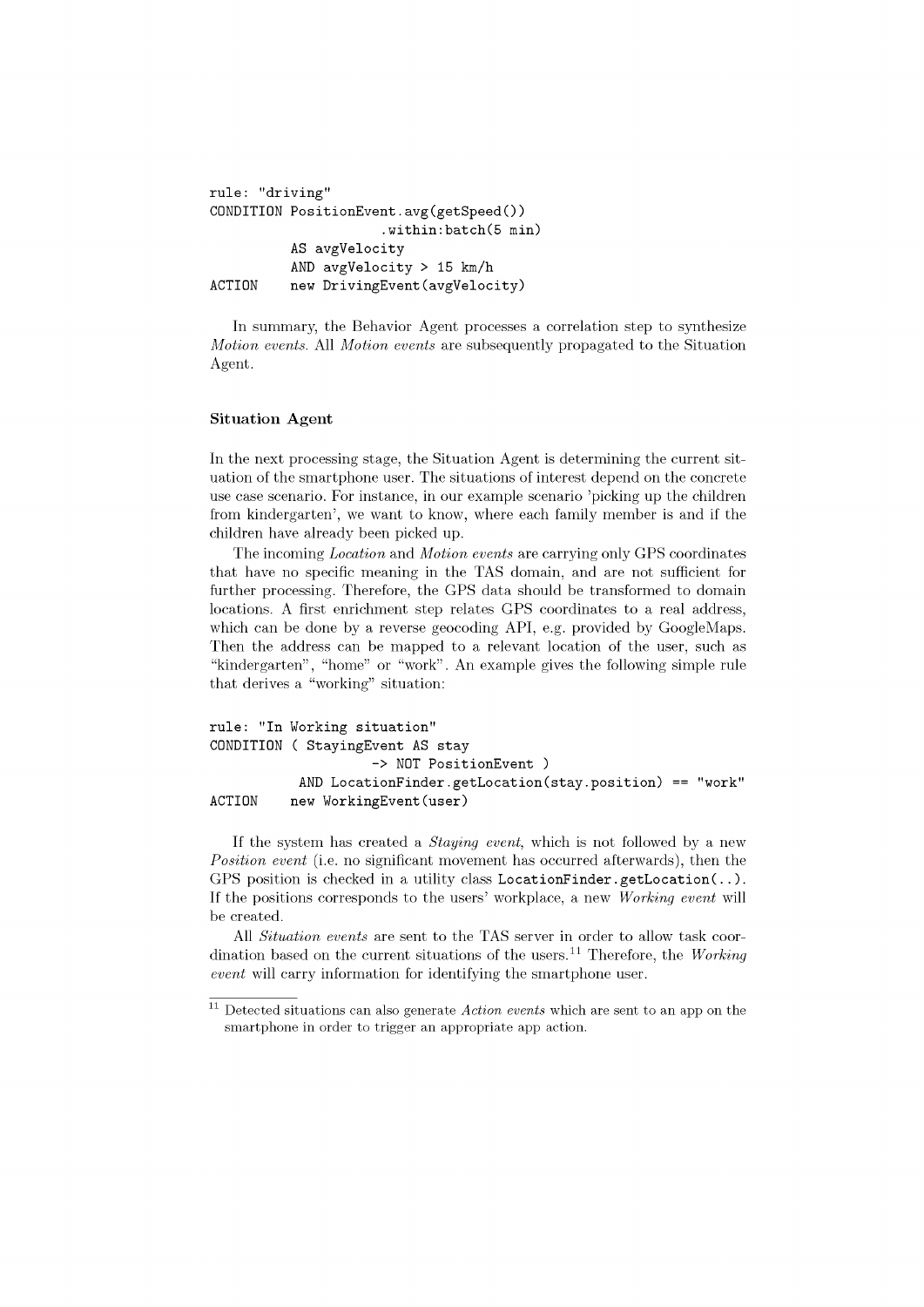#### **Coordination Agent**

The Coordination Agent is deployed to a central cloud server and responsible for coordination tasks. All smart devices send their *Situation events* to the Coordination Agent tha t coordinates common tasks and conflicts centrally. In the kindergarten example, the following simplified rule could determine that the person, which is not working, has to pick up the children.

```
rule: "picking up children"
CONDITION 
          ( WorkingEvent(ul) -> NOT SituationEvent(ul) ) AND 
          ( HomeEvent(u2) -> NOT SituationEvent(u2) )
          \rightarrow Timer.at(17 o'clock)
ACTION new PickUpChildrenEvent(u2)
```
The rule matches, if for user **u1** a *Working event* and for user **u2** a *Home event* has occurred. To make sure that their situations haven't changed, no subsequent *Situation events* may have occurred. Furthermore, the current time must be 17 o'clock. If all this holds, then a *PickUpChildrenEvent* is created for the user u2, who is already at home. Additionally, the SituationAgent triggers an *Action event,* which prompts or signals the user u2 to pick up the children from the kindergarten.

Note that this a simplified example. For a realistic coordination mechanism more sophisticated rules are necessary.

### 4.3 TAS Event Model

The event model of our TAS application is depicted in Fig. 3 showing the different types of events that are used by the event processing rules presented above. Note that the grey boxes represent the generic event types common to most classes of TAS coordinating systems. The various subtypes are more specific, here to our use case described in section 2.



**Fig.** 3. Event model

The TAS system makes use of the following types of events: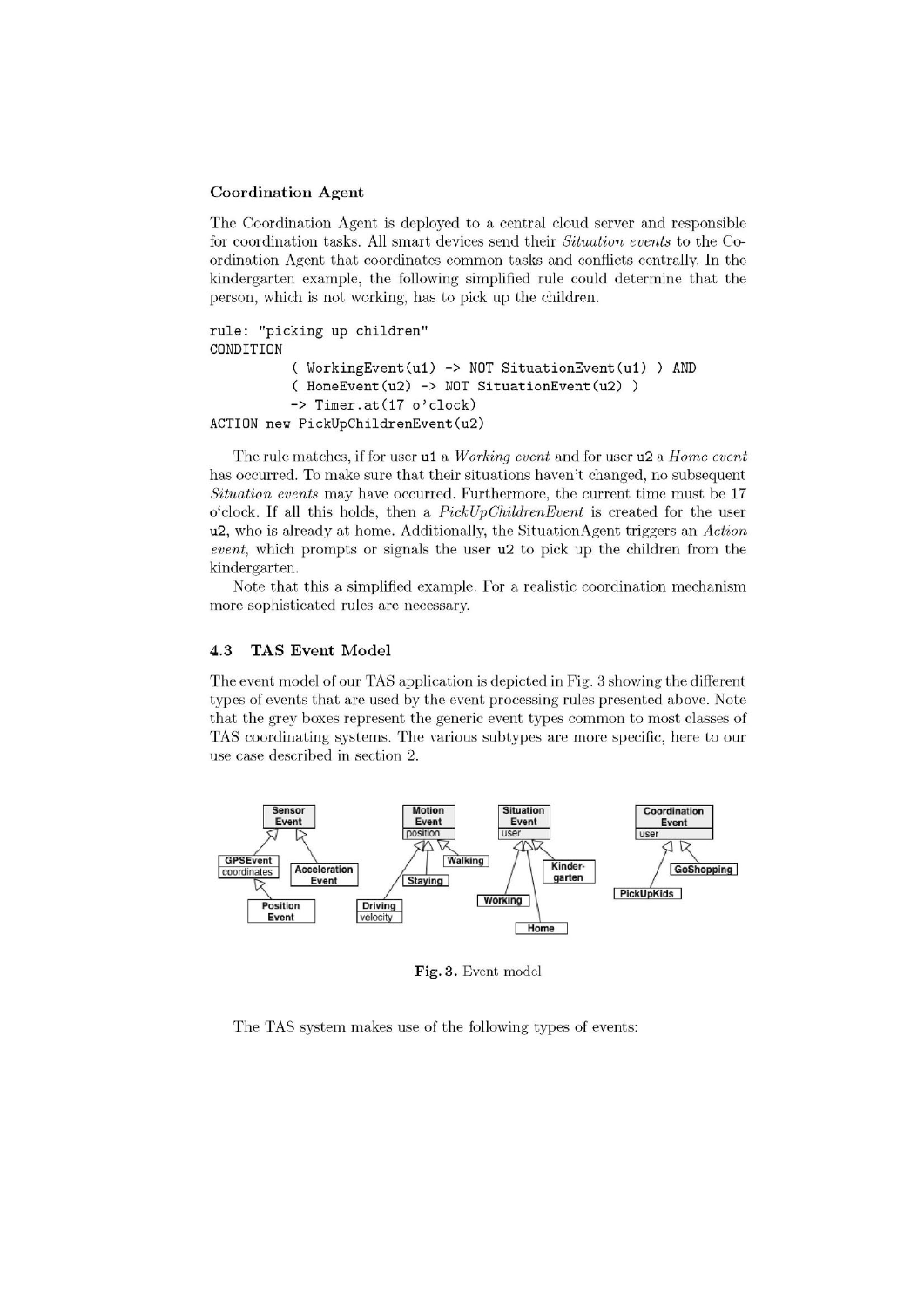- — *Sensor events* are explicit events that are emitted by explicit event sources, here the sensors of the mobile devices. In particular, we can distinguish *GPS events, Acceleration events* and *Position events,* which are filtered *GPS events.*
- *Motion events* describe the current motion of a user and are produced by CEP rules that correlate various *Sensor events.* In our example, we distinguish *Driving, Walking* and *Staying events.*
- *Situation events* describe the current situation of a user, which is application specific (in our case we consider *Working, Home* and *Kindergarten* events).
- — *Coordination events* are a result of a coordination rule that correlates various *Situation events* from different users/devices. *Coordination events* are sent back to the related mobile devices. They inform the user about task they are obliged to.

### 5 Evaluation

The presented architecture distributes TAS coordination on different components: the smartphones provide local situation-awareness for each user. The central web server is aware of the global situation and is responsible for coordinating the tasks of all participating users. Our architecture offers the following advantages:

- — *Reduced network traffic:* Sensor data is processed directly on the mobile device and not send to the central server. Because the sensors of potentially many users may produce a high volumes of data, the overall network traffic is reduced significantly.
- — *Exploiting local processing power:* Processing data on the smart devices also exploits the processing power of mobile devices, which nowadays is reasonable. The central coordination server doesn't have to track each movement of each device.
- *Privacy:* All participants get only the information that is relevant and necessary for them to know: In our scenario, users are not able to track GPS coordinates of other users, which would violate privacy. They only receive messages about what they are obliged to do. Furthermore, private and sensible user data such as working places, kindergarten or home addresses must not be revealed to a central server.

### 6 Implementation Issues

The Distributed TAS architecture shown in Fig. 1 has been implemented prototypically in order to prove the feasibility of our approach. As smart devices we used smartphones with the Android operating system. The smartphones are the mobile clients of the central coordination server.

The client application  $(=$  app) has been developed with the Android application framework that provides access to the local device resources like hardware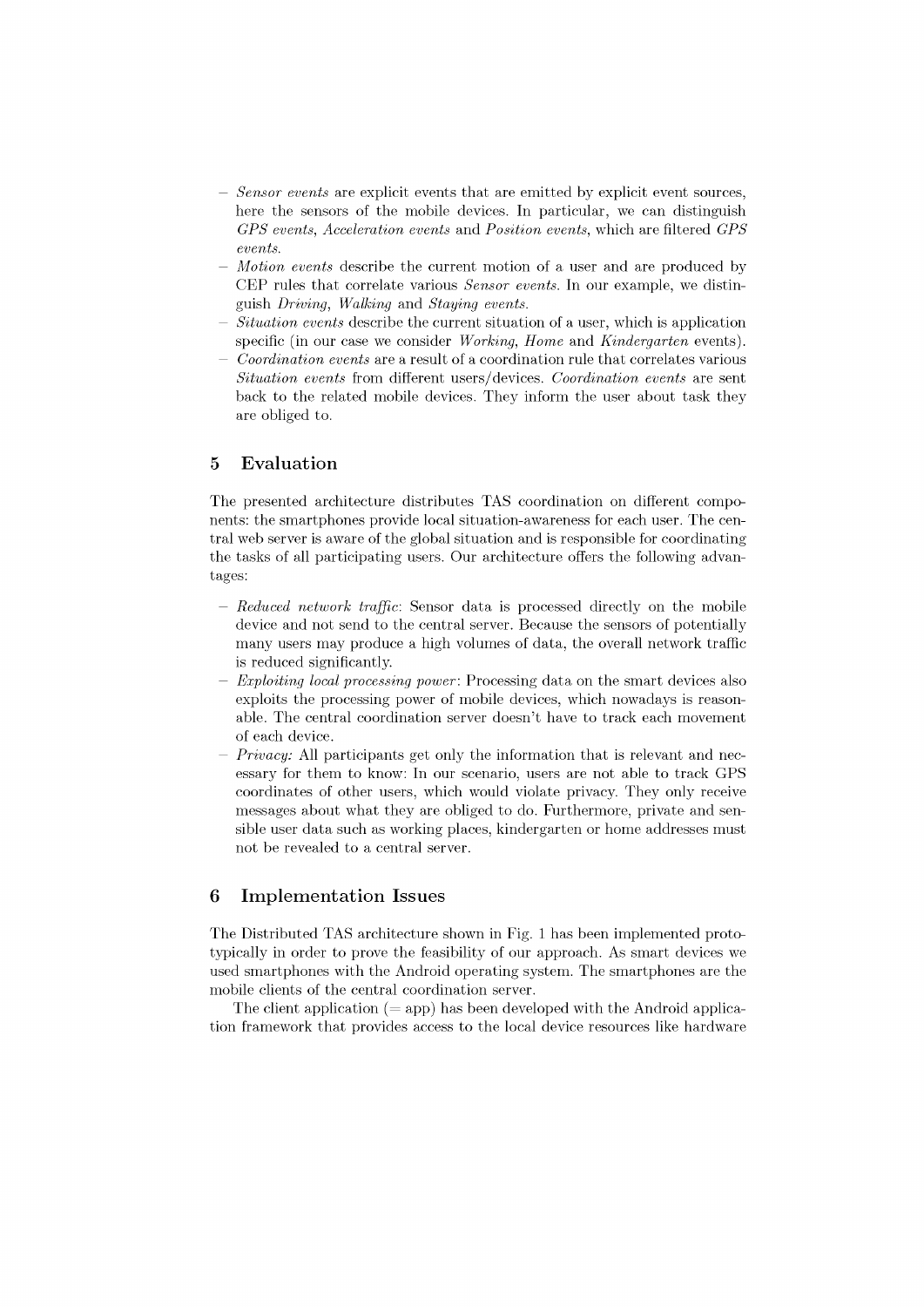sensors of the device and the data of all installed applications. So far, commercial CEP engines have not been developed for mobile operating systems. However, the popular open source CEP engine  $Esper<sup>12</sup>$  (in version 3.2) has recently been ported to the Android platform: the open source CEP engine Asper<sup>13</sup> is based on Esper 4.9.0. Asper provides the most important features of powerful CEP systems for the Android platform, so that we could use it with minor problems as the code base for our Distributed TAS system.

We identity three different types of communication between actors in out architecture. The mobile devices send their events to the HTTP interface of the central coordination server. On the coordination server the incoming events are processed by the open-source CEP engine Esper. The coordination server pushes notifications to smarphone devices (e.i. Android applications) using Google Cloud Messaging for Android (GCM)<sup>14</sup>. GCM enables asynchronous and resourcesaving communication from the TAS server to the mobile CEP application. As illustrated in Fig. 1, both the Android application and the central server have access to cloud services by means of so-called channels, which are implemented as web services. By specific connectors, those web services provide further context information like weather and traffic data.

As our implementation responds to a prototype and its objetive it to proof the viability of our architecture and its benefits, we have not considered necessary to include security mechanisns to guarante personal data may not be leaked out from the server. However, it is obvious that the alternative scenario where all GPS information is shared p2p shows more privacy risks. For similar reasons, a rule editor has not been developed. Thus, all user rules are coded according to the pseudo language described in section 3 and stored in-memory.

### 7 Related Work

The employment of Complex Event Processing for Task Automation Services is a novel field of application, where only very first approaches have been published [5]. In general, related work shows task automation approaches conceived to solved particular problems, that lack of the flexibility and personalization capabilities that characterize TAS's. Automating business rules correlating events coming from different processes is a good showcase with lots of researches behind [6]. Smarthome automations constitute a renewed usecase where smartdevices can coordinate to work in a desired way e.g. for energy saving [7].

On the other hand, commercial TAS like Ifttt or Zapier lack of CEP i.e. they process incoming events as soon as they arrive, so rules are always triggered by a single event. This is not the case of automations on the Internet of Things (IoT) field. Several authors propose systems where built-in rules are triggered by correlated events coming from different sensors [2,4, 8]. SPITFIRE platform [5] is close to TAS's vision, since it provides a user interface to set up rules (called queries).

 $\frac{12 \text{ http://esper.codehaus.org/}}{}$ 

 $13$  [https://github.com/plingpling/aspe](https://github.com/plingpling/asper)r

<http://developer.android.com/google/gcm/index.html>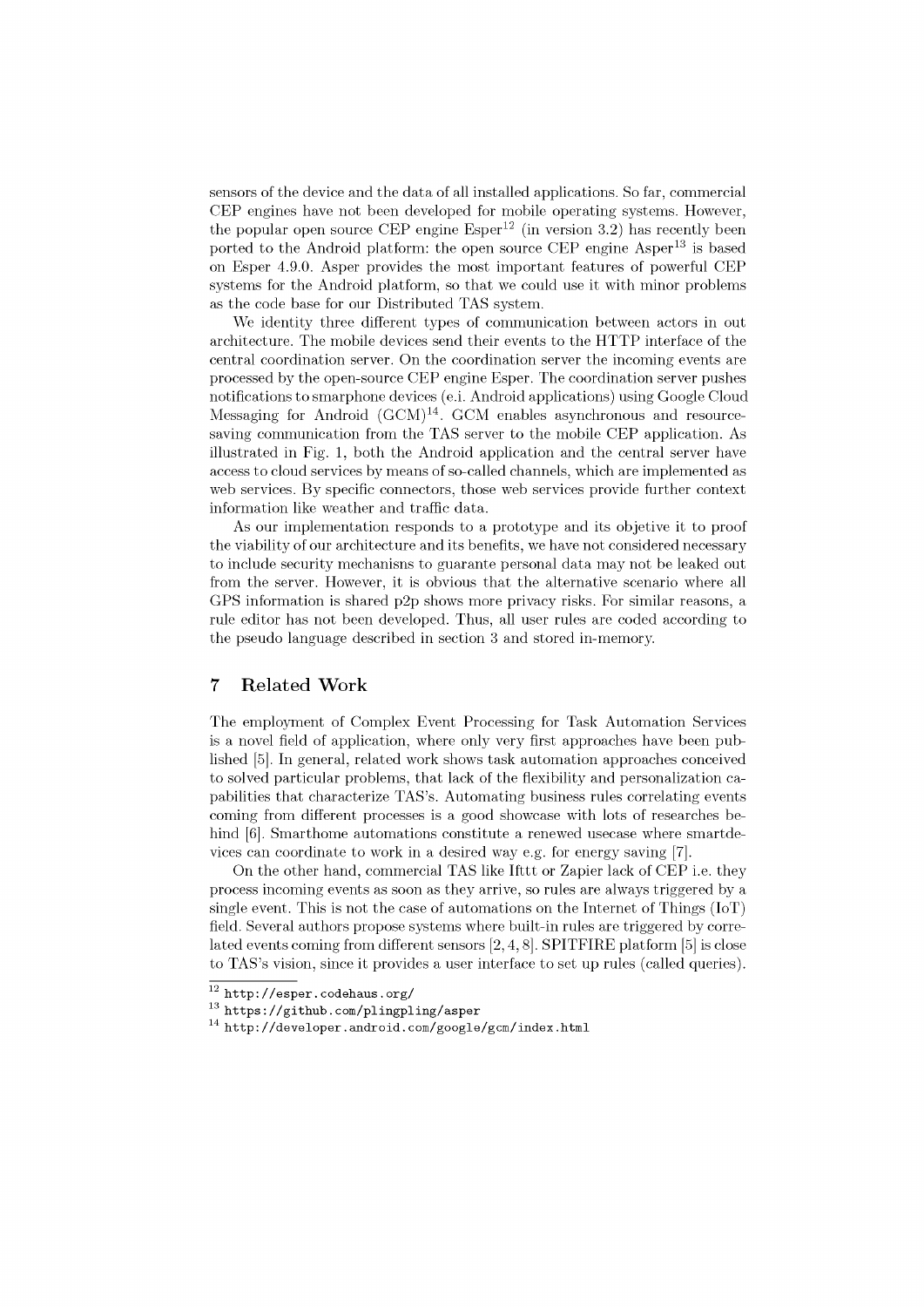However, they only consider connecting sensors and actuators, not cloud services. They do not address task coordination either. CASAS [13] constitutes a different approach, it uses a Machine Learning algorithm to learn from the resident's daily activities and generate automation polices that mimic these patterns.

In general, CEP engines have been primarily developed for the emerging market of business information systems. The engines are deployed on powerful server systems and process high level events from backend business processes. Commercial vendors of CEP engines have focused on this profitable enterprise market segment [15]. Until a few years ago, mobile operating systems were rather inefficient and the computing resources of mobile devices were very limited. As a consequence, vendors have not been interested to develop a CEP engine for this area of use. Along with the rise of computing power of mobile devices, recently, first proposals demonstrate the applicability of CEP for processing data streams emitted by mobile devices, in particular by the embedded sensors. However, either the mobile devices serve merely as special event sources [1], [12] or the sensor data are only preprocessed on the mobile device in order to achieve context-aware event filtering [11]. The real event processing of mobile data sources is usually still executed on powerful backend servers. The execution of sophisticated event processing rules directly on the mobile device is still a rather new approach [14]. Consequently, mixed execution profiles for distributed event processing have not been proposed so far.

# 8 Conclusion

Task Automation Services is an emerging area with multiple application domains and challenging technical implications. In this paper, we presented an innovative system architecture for context-aware and personalized TAS. Applying Complex Event Processing and mixed execution profiles are novel concepts for TAS. The proposed TAS architecture possess the following properties.

- — *Situation- and Context-Awareness:* The built-in sensors of smartphones or other smart devices provide the TAS system with a continuous stream of context data. Event processing rules are used to aggregate and correlate the sensor data to more abstract and more meaningful situation data.
- — *Coordination:* We introduced a TAS cloud server that provides cross-user coordination exploiting the context data of each participant.
- — *Real-time Processing:* The real-time capabilities of CEP are exploited on the cloud-based TAS as well as on the device-based TAS.
- — *Distributed Processing:* by mixed execution profiles combine the advantages of formerly separated web-driven as well as device-driven execution profiles.

In summary, our approach leads to a new quality of TAS: Distributed Task Automation Services.

In future work, we intend to investigate more complex task coordination scenarios with advanced mixed execution profiles. In particular, the incorporation of diverse smart devices, such as smart home automation devices or smart vehicles, seems to be very promising.